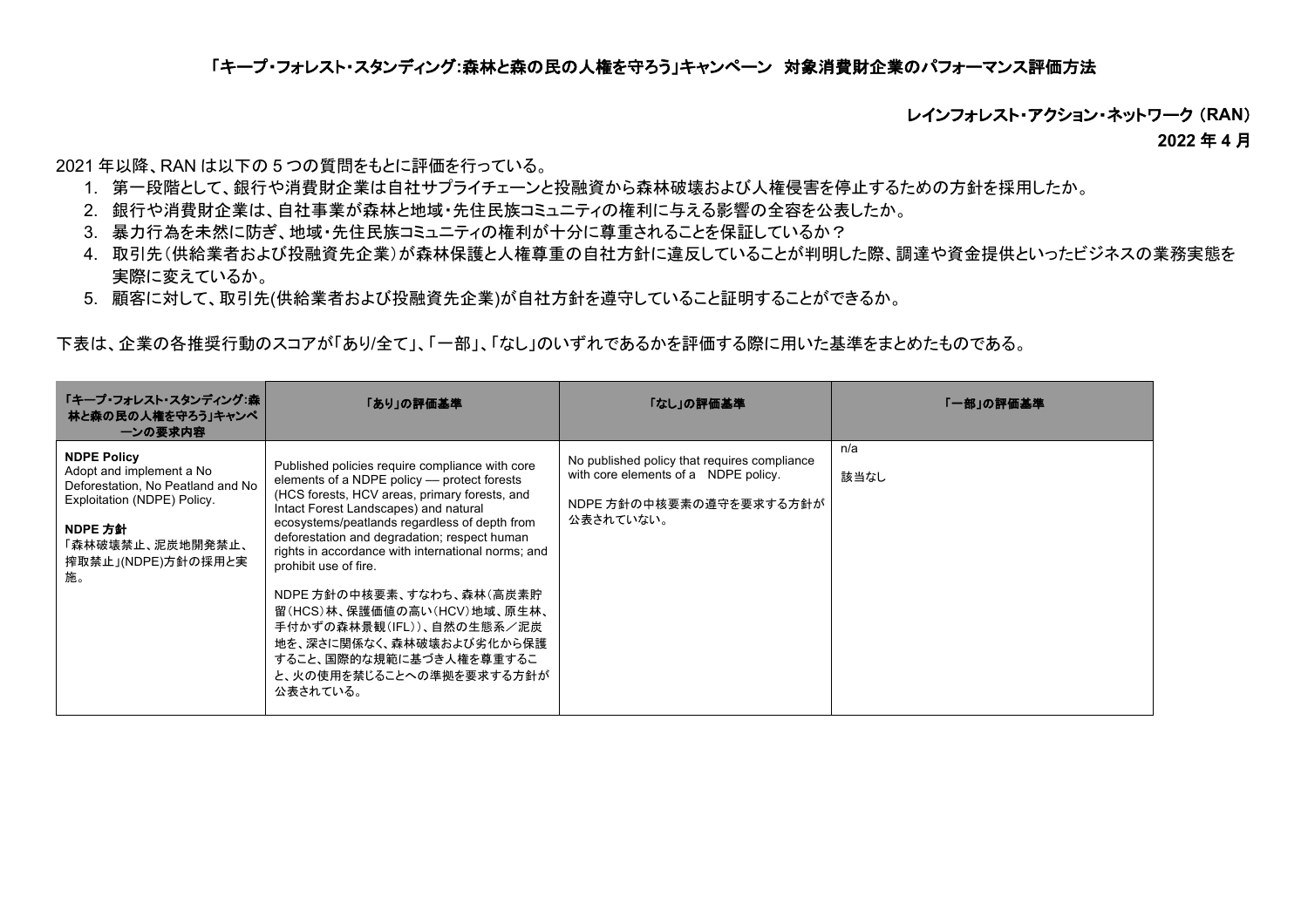| <b>NDPE Policy Scope</b><br>NDPE policy covers all forest-risk<br>commodity supply chains,<br>investments (including joint<br>ventures), and all financial<br>services, at a corporate group<br>level.<br>NDPE 方針の適用範囲<br>NDPE 方針が、企業グループレベル<br>で、全ての森林リスク産品のサプライ<br>チェーン、投資(合弁事業を含む)、お<br>よび全ての金融サービスを対象とす<br>ること。                                                            | NDPE policy covers all forest-risk commodity<br>supply chains, investments (including joint<br>ventures), and all financial services, at a corporate<br>group level.<br>NDPE 方針が、企業グループレベルで、全ての森林リ<br>スク産品のサプライチェーン、投資(合弁事業を含む)、<br>および全ての金融サービスを対象としている。<br>*Corporate group as defined by the Accountability<br>Framework initiative.<br>*企業グループの定義は、アカウンタビリティ・フレーム<br>ワーク・イニシアチブ(Accountability Framework<br>Intiative)に準ずる。                                                                                                                                                                                                                                                                                                                                                                                | No published NDPE policy, or NDPE policy<br>neither covers all forest-risk commodities nor<br>applies to all suppliers, investments, (including<br>joint ventures) and clients receiving financial<br>services at the corporate group level<br>NDPE 方針が公表されていない、あるいは<br>NDPE 方針が全ての森林リスク産品に適用され<br>ていないか、企業グループレベルで、全ての供給<br>業者、投資(合弁事業を含む)、金融サービスを受<br>ける顧客企業に適用されていない。<br>For brands, policies only apply to physical<br>supply chains not across landbanks of<br>suppliers at a corporate group level.<br>消費財企業の場合、方針は物理的なサプライチェ<br>一ンにのみ適用され、企業グループレベルで、供<br>給業者の利用可能な土地面積全体には適用され<br>ていない。 | NDPE policy covers all forest-risk commodity supply<br>chains or applies to all suppliers, investments (including<br>joint ventures) and clients receiving financial services at<br>the corporate group level, but not both.<br>NDPE 方針が全ての森林リスク産品のサプライチェーンを<br>対象としているか、あるいは企業グループレベルで、全ての<br>供給業者、投資(合弁事業を含む)、金融サービスを受ける<br>顧客企業に適用されているかのいずれかで、両方ではな<br>$\mathsf{L}\mathsf{L}_{\alpha}$ |
|--------------------------------------------------------------------------------------------------------------------------------------------------------------------------------------------------------------------------------------------------------------------------------------------------------------------------------------------------------------------------------|----------------------------------------------------------------------------------------------------------------------------------------------------------------------------------------------------------------------------------------------------------------------------------------------------------------------------------------------------------------------------------------------------------------------------------------------------------------------------------------------------------------------------------------------------------------------------------------------------------------------------------------------------------------------------------------------------------------------------------------------------------------------------------------------------------------|-------------------------------------------------------------------------------------------------------------------------------------------------------------------------------------------------------------------------------------------------------------------------------------------------------------------------------------------------------------------------------------------------------------------------------------------------------------------------------------------------------------------------------------------------------------------------------------------------|--------------------------------------------------------------------------------------------------------------------------------------------------------------------------------------------------------------------------------------------------------------------------------------------------------------------------------------------------------------------------------------------|
| <b>Mandate for NDPE Policy</b><br><b>Adoption</b><br>Make it mandatory for all suppliers,<br>investees, or clients to adopt and<br>implement NDPE policies, at a<br>corporate group level, for all<br>relevant forest-risk commodity<br>supply chains.<br>NDPE 方針の採用義務<br>全ての供給業者、投資先または顧客<br>企業に対し、関連する全ての森林リス<br>ク産品のサプライチェーンに対して、<br>企業グループレベルでの NDPE 方針<br>の採用・実施を義務付けること。 | Requirement for suppliers, investees, or clients to<br>adopt and comply with corporate group NDPE<br>policies and require the same of third-party<br>suppliers, for all relevant forest-risk commodity<br>supply chains.<br>供給業者、投資先または顧客企業に対し、関連する<br>全ての森林リスク産品のサプライチェーンについて、<br>企業グループの NDPE 方針を採用·遵守することを<br>義務付け、さらに独立系供給業者にも同様に義務とし<br>ている。<br>This requirement includes adequate policies to<br>ensure fulfillment of rights to Free, Prior and<br>Informed Consent rights in accordance with<br>international human rights norms and best<br>practices outlined in the High Carbon Stock<br>Approach. (As per RAN's "The Need for FPIC"<br>Report).<br>この義務化には、国際的人権規範に従った「自由意<br>思による、事前の、十分な情報に基づく同意」(FPIC)<br>の権利と、高炭素貯留アプローチに記されているベス<br>トプラクティスの履行を確保するための適切な方針が<br>含む。(RAN の報告書「FPIC の必要性」に準ずる。) | No requirement for suppliers, investees, or<br>clients to adopt and comply with corporate<br>group NDPE policies and require the same of<br>third-party suppliers.<br>供給業者、投資先または顧客企業に対し、企業グ<br>ループの NDPE 方針を採用・遵守すること、さら<br>に独立系供給業者にも同様の義務としていない。                                                                                                                                                                                                                                                                                                                                             | Requirement for suppliers, investees, or clients to adopt<br>and comply with NDPE policy only applies to one forest-<br>risk commodity supply chain.<br>供給業者、投資先または顧客企業の NDPE 方針の採用・<br>遵守の義務付けが、1つの森林リスク産品サプライチェーン<br>のみに適用されている。                                                                                                                                                         |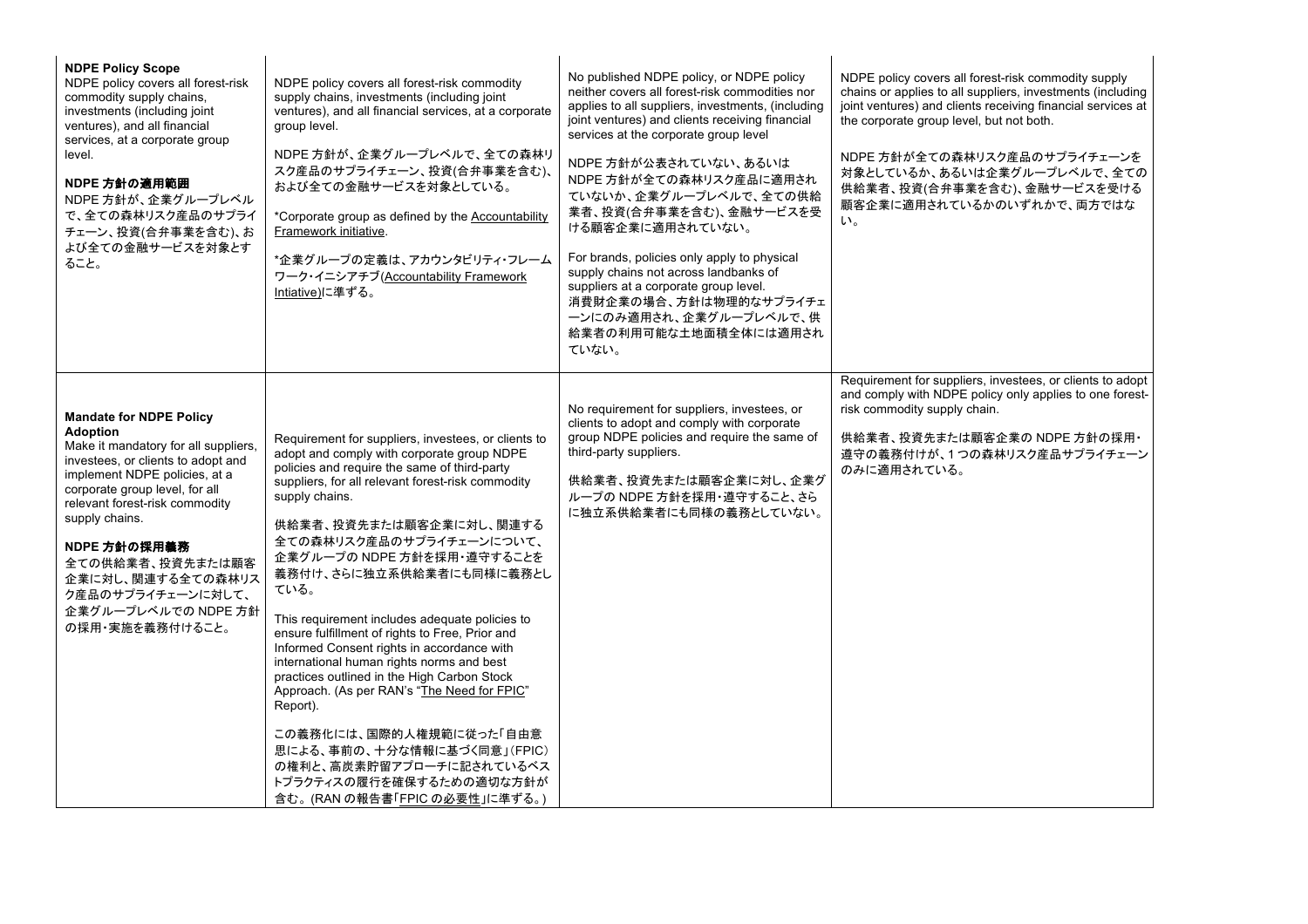| <b>NDPE Implementation Plans</b><br>Published NDPE Implementation<br>Plan has ambitious target dates for<br>achieving independent verification<br>of NDPE policy compliance across<br>all forest-risk commodities.<br>NDPE 実施計画<br>公表された NDPE 実施計画に、全て<br>の森林リスク産品の NDPE 方針遵守<br>について独立検証を遂行する野心的<br>な目標期日を盛り込むこと。                                                                                                                                                                         | Published NDPE Implementation Plan with<br>ambitious target date, and time-bound milestones,<br>for achieving full Independent Verification of NDPE<br>policy compliance by suppliers, investees, or<br>clients for all forest-risk commodity supply chains.<br>公表された NDPE 実施計画に、全ての森林リスク産<br>品のサプライチェーンの供給業者や投資先、顧客企<br>業による NDPE 方針遵守状況について完全な独立<br>検証を遂行する野心的な目標期日と期限付き中間目<br>標が盛り込まれている。<br>For brands full supply chain disclosure includes<br>direct suppliers, processors/mills, and raw material<br>producers), and target date/s for achieving<br>traceability to the source (i.e.,<br>plantation/farm/ranch).<br>消費財企業の場合、サプライチェーンの完全開示に<br>は、直接供給業者、加工業者や工場および原材料生<br>産者、そして調達源(つまり、プランテーション/農園/牧<br>場)へのトレーサビリティ達成の目標期日が盛り込ま<br>れている。 | No published NDPE Implementation Plan<br>specifying a date for when<br>suppliers/investees/clients must achieve<br>Independent Verification of NDPE policy<br>compliance.<br>供給業者や投資先、顧客企業が NDPE 方針の<br>遵守状況の独立検証を遂行しなければならない<br>期日を明記した NDPE 実施計画が公表されてい<br>ない。<br>For brands, no disclosure of supplier lists<br>and/or target dates for achieving traceability to<br>the source.<br>消費財企業の場合、供給業者リストや、調達源へ<br>のトレーサビリティを達成する目標期日が開示さ<br>れていない。 | Published NDPE implementation plan specifying a date<br>for when suppliers/investees/clients must achieve<br>Independently Verified NDPE policy compliance for at<br>least one commodity but not all relevant commodities,<br>or target date is not ambitious, or does not include<br>Independent Verification.<br>供給業者、投資先、顧客企業が、少なくとも一産品につい<br>て NDPE 方針の遵守状況について独立検証を遂行しなけ<br>ればならない日付を明記した NDPE 実施計画を公表して<br>いるが、関連する全産品が網羅されていないか、目標期日<br>が野心的でないか、あるいは独立検証が盛り込まれていな<br>$\mathsf{L}\mathsf{L}\mathsf{L}$<br>For brands, they must have also publicly disclosed<br>supplier lists for, multiple or, all forest-risk commodities,<br>or published dates by which they will do so, and a target<br>date set for achieving traceability to the source.<br>消費財企業の場合、複数の、あるいはすべての森林リスク<br>産品の供給業者リストを公表しているか、あるいは公表期<br>日を公表するとともに、原産地までのトレーサビリティを達<br>成する目標期日を設定していなければならない。 |
|--------------------------------------------------------------------------------------------------------------------------------------------------------------------------------------------------------------------------------------------------------------------------------------------------------------------------------------------------------------------------------------------------------------------------------------------------------------------------------------------|---------------------------------------------------------------------------------------------------------------------------------------------------------------------------------------------------------------------------------------------------------------------------------------------------------------------------------------------------------------------------------------------------------------------------------------------------------------------------------------------------------------------------------------------------------------------------------------------------------------------------------------------------------------------------------------------------------------------------------------------------|---------------------------------------------------------------------------------------------------------------------------------------------------------------------------------------------------------------------------------------------------------------------------------------------------------------------------------------------------------------------------------------------------------------------------------------------------|------------------------------------------------------------------------------------------------------------------------------------------------------------------------------------------------------------------------------------------------------------------------------------------------------------------------------------------------------------------------------------------------------------------------------------------------------------------------------------------------------------------------------------------------------------------------------------------------------------------------------------------------------------------------------------------------------------------------------------------------------------------------------------------------------------------------------------------------------------------------------|
| <b>Forest Footprint Disclosure</b><br>Know and publicly disclose the<br>footprint of their global commodity<br>supply chains, investments, or<br>financial services impacting forests,<br>peatlands and the rights of<br>Indigenous Peoples and<br>communities affected by logging<br>and the expansion of industrial<br>agriculture.<br>森林フットプリントの開示<br>自社(自行)のグローバルな産品サプ<br>ライチェーンや投資、金融サービスが<br>影響を与える森林、泥炭地のフットプ<br>リント、および伐採や産業型農業の拡<br>大の影響を受ける先住民族やコミュ<br>ニティの権利について把握し、公表す<br>ること。 | Disclosure of Forest Footprint for all relevant<br>forest-risk commodities and regions.<br>関連する全ての森林リスク産品と地域の森林フットプ<br>リントを開示している。                                                                                                                                                                                                                                                                                                                                                                                                                                                                                                                                                                                                                | No disclosure of Forest Footprint.<br>森林フットプリントを開示していない。                                                                                                                                                                                                                                                                                                                                                                                          | Partial disclosure of Forest Footprint for: one forest-risk<br>commodity; one production region; or footprint lacks<br>information on rightsholders; or does disclose supply<br>chain information (such as for brands lists of suppliers<br>and maps of their landbanks and for banks does not<br>disclose maps/data which aggregate client/investee<br>spatial data and processing facilities).<br>森林フットプリントの開示が部分的。すなわち、対象が1森<br>林リスク産品、1生産地である。または権利者に関する情<br>報が記されていない、あるいはサプライチェーン情報が開<br>示されていない(例えば、消費財企業の場合、供給業者リス<br>トとその利用可能な土地の地図。銀行の場合、顧客企業・<br>投資先の空間データや処理施設を集約した地図・データが<br>開示されていない)。<br>And/or a time-bound public commitment to undertake a<br>forest footprint evaluation for at least one priority forest-<br>risk commodity supply chain.<br>少なくとも1つの優先すべき森林リスク産品のサプライチェ<br>ーンについて、森林フットプリント評価を実施することを期限<br>付きで公約している。                                   |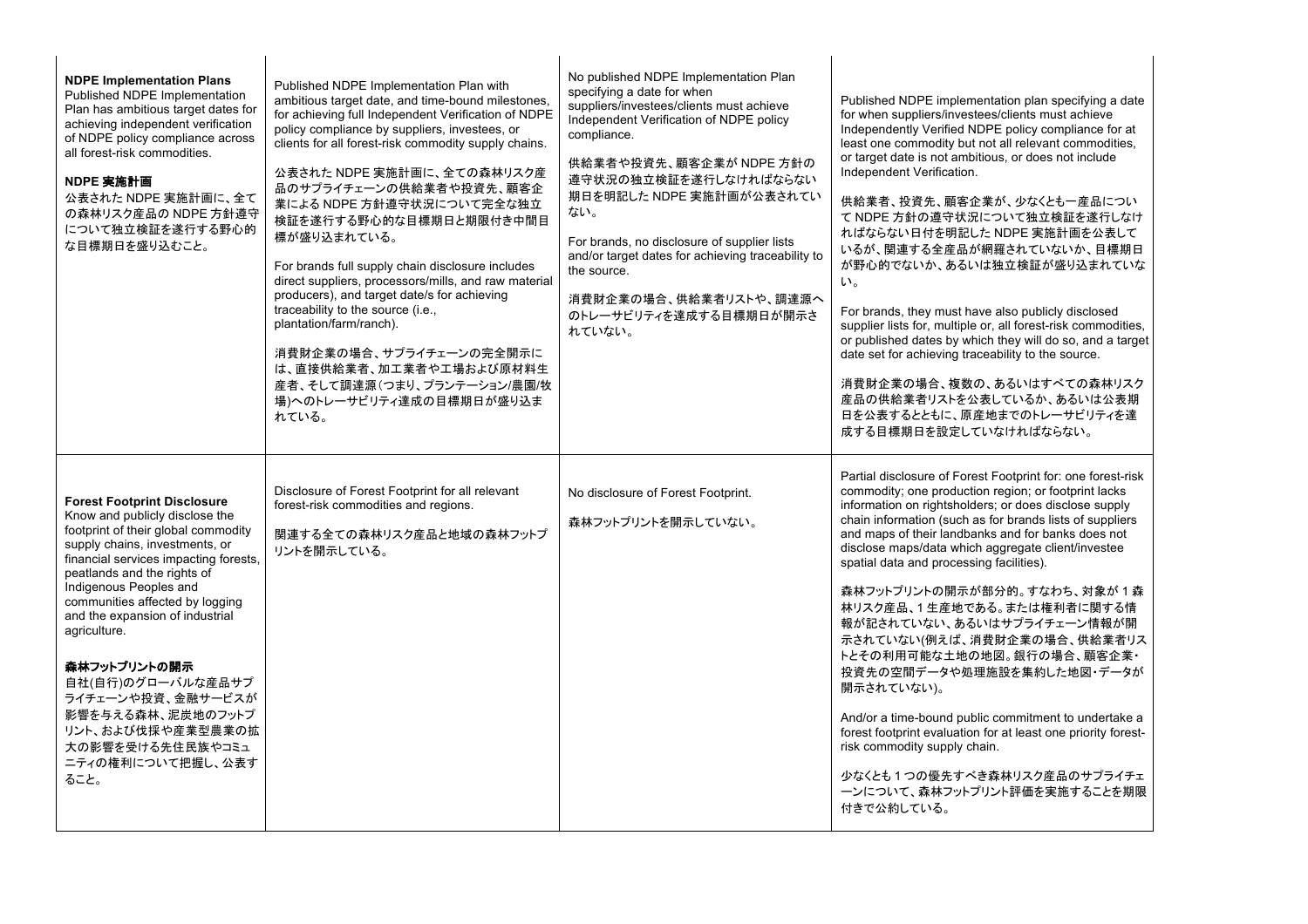| Proof of Free, Prior and Informed<br>Consent<br>Require proof of full compliance<br>with laws, regulations, and Free,<br>Prior and Informed Consent (FPIC)<br>processes for all areas under the<br>management and control of the<br>corporate group.<br>「自由意思による、事前の、十分な情<br>報に基づく同意」(FPIC)の証明<br>企業グループの管理下、支配下にあ<br>る全ての地域で、法規や「自由意思に<br>よる、事前の、十分な情報に基づく同<br>意」(FPIC)のプロセスが十分に遵守さ<br>れていることの証明を要求すること。 | Independent verification of legality and fulfilment of<br>FPIC rights in accordance with best practices, as<br>outlined by international human rights norms, the<br>High Carbon Stock Approach (HCSA) Social<br>Requirements and Implementation Guidance, and<br>Indigenous Peoples established FPIC protocols.<br>国際人権規範や、高炭素貯留アプローチ(HCSA)の<br>社会的要件と実施ガイダンス、先住民族が定めた<br>FPIC プロトコルに記されているベストプラクティスに則<br>った合法性と FPIC の権利履行に関する独立検証。                                                                                                                                                                                                                                   | No independent verification of legality or<br>fulfilment of FPIC rights in accordance with<br>best practice or independent or all relevant<br>forest-risk commodity supply chains<br>verification relies solely on certification.<br>合法性や FPIC の権利履行をベストプラクティス<br>に則って独立検証していない。または独立型、あ<br>るいは関連する全ての森林リスク産品のサプライ<br>チェーンの検証が認証のみに依存している。 | Independent verification is undertaken by human rights<br>experts, but not yet in accordance with best practice or<br>if independent verification currently relies on<br>certification systems, then additional verification<br>measures are in place including but not limited to on the<br>ground verification with affected communities.<br>人権専門家が独立検証を実施しているが、ベストプラクティ<br>スに沿っていない。または、現時点で独立検証が認証制度<br>に依存している場合、追加の検証手段が導入されている<br>(影響を受けるコミュニティとの現地での検証を含むが、これ<br>に限定されない)。<br>And/or methodology detailing how they and/or their<br>suppliers, investees or clients will undertake<br>independent verification of legality and fulfilment of<br>FPIC rights is under development but has not yet been<br>published or implemented.<br>合法性とFPIC の権利の履行について、自社や自社の供<br>給業者、投資先、顧客企業が独立検証を行う方法を詳述し<br>た方法論を開発中だが、まだ公表や実施には至っていな<br>$\mathsf{L}_{\lambda}$<br>And/or a public commitment to develop and implement<br>a credible methodology for independent verification of<br>FPIC in accordance with best practice has been made.<br>ベストプラクティスに従って FPIC の独立検証を行うための<br>信頼できる方法を開発し、実施するというコミットメントを公<br>表している。 |
|-----------------------------------------------------------------------------------------------------------------------------------------------------------------------------------------------------------------------------------------------------------------------------------------------------------------------------------------------------------------------------------------------------------|------------------------------------------------------------------------------------------------------------------------------------------------------------------------------------------------------------------------------------------------------------------------------------------------------------------------------------------------------------------------------------------------------------------------------------------------------------------------------------------------------------------------------------------------------------------------------------------------------------------------------------------------------------------------|--------------------------------------------------------------------------------------------------------------------------------------------------------------------------------------------------------------------------------------------------------------------------------------------------------------------------------------------|---------------------------------------------------------------------------------------------------------------------------------------------------------------------------------------------------------------------------------------------------------------------------------------------------------------------------------------------------------------------------------------------------------------------------------------------------------------------------------------------------------------------------------------------------------------------------------------------------------------------------------------------------------------------------------------------------------------------------------------------------------------------------------------------------------------------------------------------------------------------------------------------------------------------------------------------------------------------------------------------------------------------------------------------------------------------------------------------------------------------|
| Robust monitoring and due<br>diligence systems<br>Establish robust forest, natural<br>ecosystem, and human rights<br>monitoring and due diligence<br>systems.<br>厳格なモニタリングとデューデリジェ<br>ンスのシステム<br>森林、自然生態系、人権に関する厳<br>格なモニタリングとデューデリジェンス<br>のシステムの確立。                                                                                                                                                      | Robust and transparent forests and natural<br>ecosystem/peatland monitoring platform and<br>response systems and effective human rights<br>monitoring and due diligence systems for<br>identifying and reporting on suppliers, investments,<br>(including joint ventures) and clients non-<br>compliance are in use.<br>厳格かつ透明性の高い森林と自然生態系/泥炭地の<br>モニタリングプラットフォームと対応システム、および<br>供給業者、投資先(合弁会社を含む)、顧客企業の遵<br>守違反を特定し報告するための効果的な人権モニタ<br>リングとデューデリジェンスのシステムが用いられてい<br>る。<br>Effective human rights monitoring and due<br>diligence systems are in accordance with best<br>practices outlined by international human rights<br>treaties and norms, such as the UN Guiding | No monitoring and due diligence systems have<br>been established.<br>モニタリングとデューデリジェンスのシステムが確<br>立されていない。                                                                                                                                                                                                                                   | Monitoring and due diligence systems are used to<br>identify their clients, investees or suppliers' impact on<br>forest and natural ecosystems, including peatlands.<br>モニタリングとデューデリジェンスのシステムをもとに、顧客<br>企業や投資先、供給業者が森林や自然生態系(泥炭地を<br>含む)に与える影響を特定している。<br>Monitoring and due diligence systems are used to<br>identify their clients, investees or suppliers' impact on<br>human rights, but are not effective, cover all human<br>rights, or do not employ field-based Human Rights<br>Impact Assessments.<br>モニタリングやデューデリジェンスのシステムをもとに、顧客<br>企業、投資先、供給業者が人権に与える影響を特定してい<br>るが、システムが効果的ではないか、全ての人権を対象と<br>していないか、または現地調査に基づく人権インパクトアセ<br>スメントを採用していない。                                                                                                                                                                                                                                                                                                                                                                                                                                                             |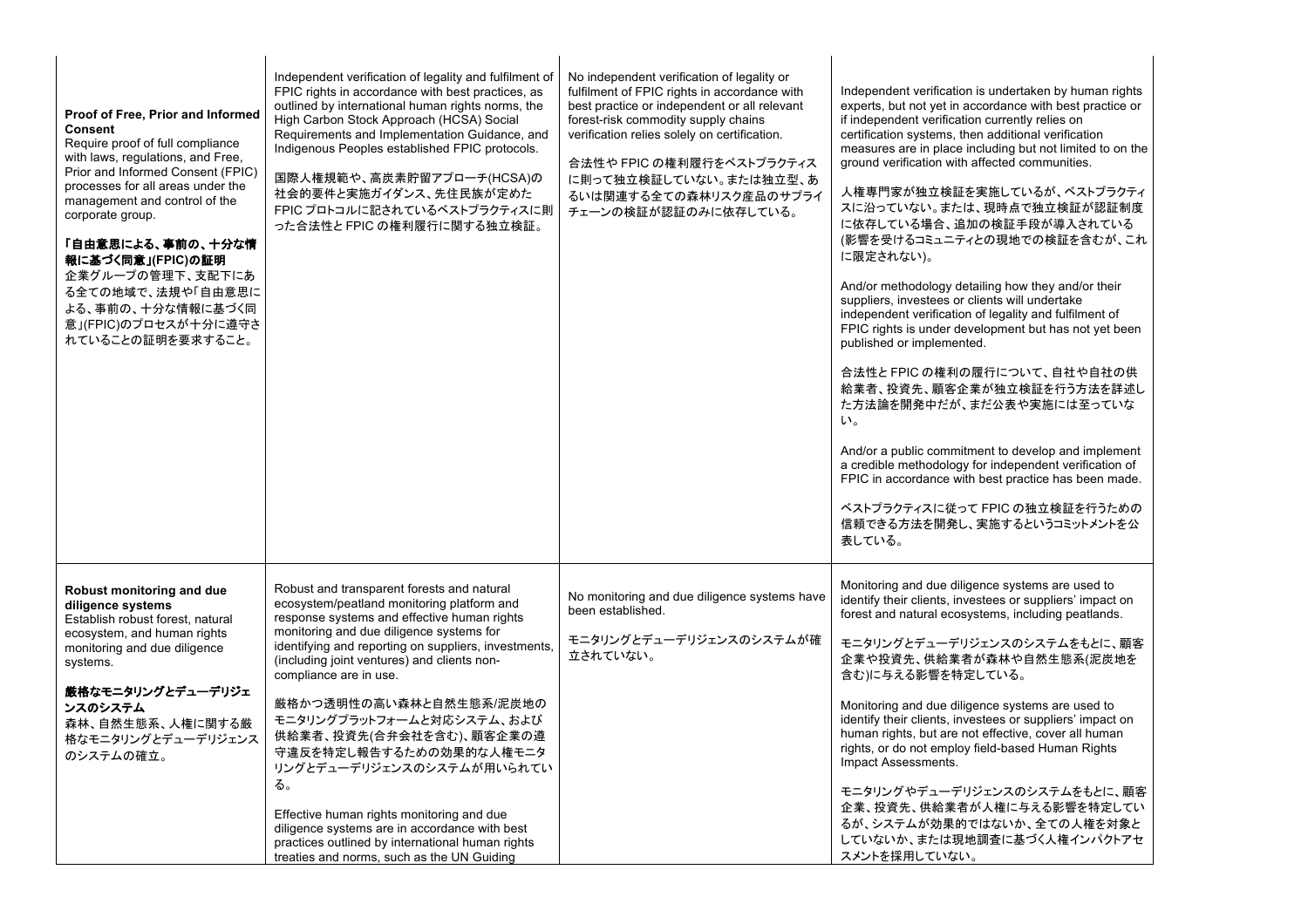|                                                                                                                                                                                                                                                                                                                                                                                                                                                                                                                                                                                                                                             | Principles on Business and Human Rights, cover<br>all human rights, and employ field-based Human<br>Rights Impact Assessments.<br>効果的な人権モニタリングとデューデリジェンスのシス<br>テムが、「国連ビジネスと人権に関する指導原則」など<br>の国際人権条約や規範に記されているベストプラクテ<br>ィスに従っており、全ての人権が対象とされ、現地調<br>査に基づく人権インパクトアセスメントが採用されてい<br>る。 |                                                                                                                                                                                                 |                                                                                                                                                                                                                                                                                                                       |
|---------------------------------------------------------------------------------------------------------------------------------------------------------------------------------------------------------------------------------------------------------------------------------------------------------------------------------------------------------------------------------------------------------------------------------------------------------------------------------------------------------------------------------------------------------------------------------------------------------------------------------------------|-------------------------------------------------------------------------------------------------------------------------------------------------------------------------------------------------------------------------------------------------------------------------------------|-------------------------------------------------------------------------------------------------------------------------------------------------------------------------------------------------|-----------------------------------------------------------------------------------------------------------------------------------------------------------------------------------------------------------------------------------------------------------------------------------------------------------------------|
| Holding bad actors to account<br>Stop sourcing commodities from,<br>investing in, or providing financial<br>services to corporate groups that<br>are complicit in deforestation,<br>natural ecosystem degradation,<br>peatland clearance and human<br>rights abuses, or secure credible,<br>time-bound commitments to ensure<br>suppliers, investees and clients<br>transparently implement corrective<br>actions and remedy negative<br>impacts.<br>森林破壊常習犯の責任の追及<br>森林破壊、自然生態系の劣化、泥炭<br>地の皆伐、人権侵害に加担している<br>企業グループを相手とする産品調<br>達、投資、金融サービスの提供を停<br>止するか、または供給業者、投資先、<br>顧客企業が透明性をもって是正措置<br>を実施し、負の影響を是正するよう、<br>信頼できる期限付きの約束を確保す<br>ること。 | Published non-compliance protocol and<br>demonstration of its use with non-compliance<br>cases or grievances raised across forest-risk<br>commodity supply chains.<br>遵守違反対応プロトコルを公表するとともに、森林リス<br>ク産品のサプライチェーンで発生した遵守違反事例ま<br>たは苦情に対する同プロトコルの使用例を紹介してい<br>る。                       | No published non-compliance protocol and<br>demonstration of its use with non-compliance<br>cases or grievances raised.<br>遵守違反対応プロトコルが公表されておらず、ま<br>た発生した遵守違反事例や苦情に対する同プロト<br>コルの使用例が紹介されていない。 | Non-compliance protocol is published but is not<br>comprehensive or has inadequate thresholds for<br>suspension or termination and/or lack of consistent<br>application to non-compliance cases or grievances<br>raised.<br>遵守違反対応プロトコルは公表されているが、包括的でな<br>いか、一時停止や契約解除の基準が不十分であるか、発<br>生した遵守違反事例や苦情に対する適用に一貫性がな<br>い。 |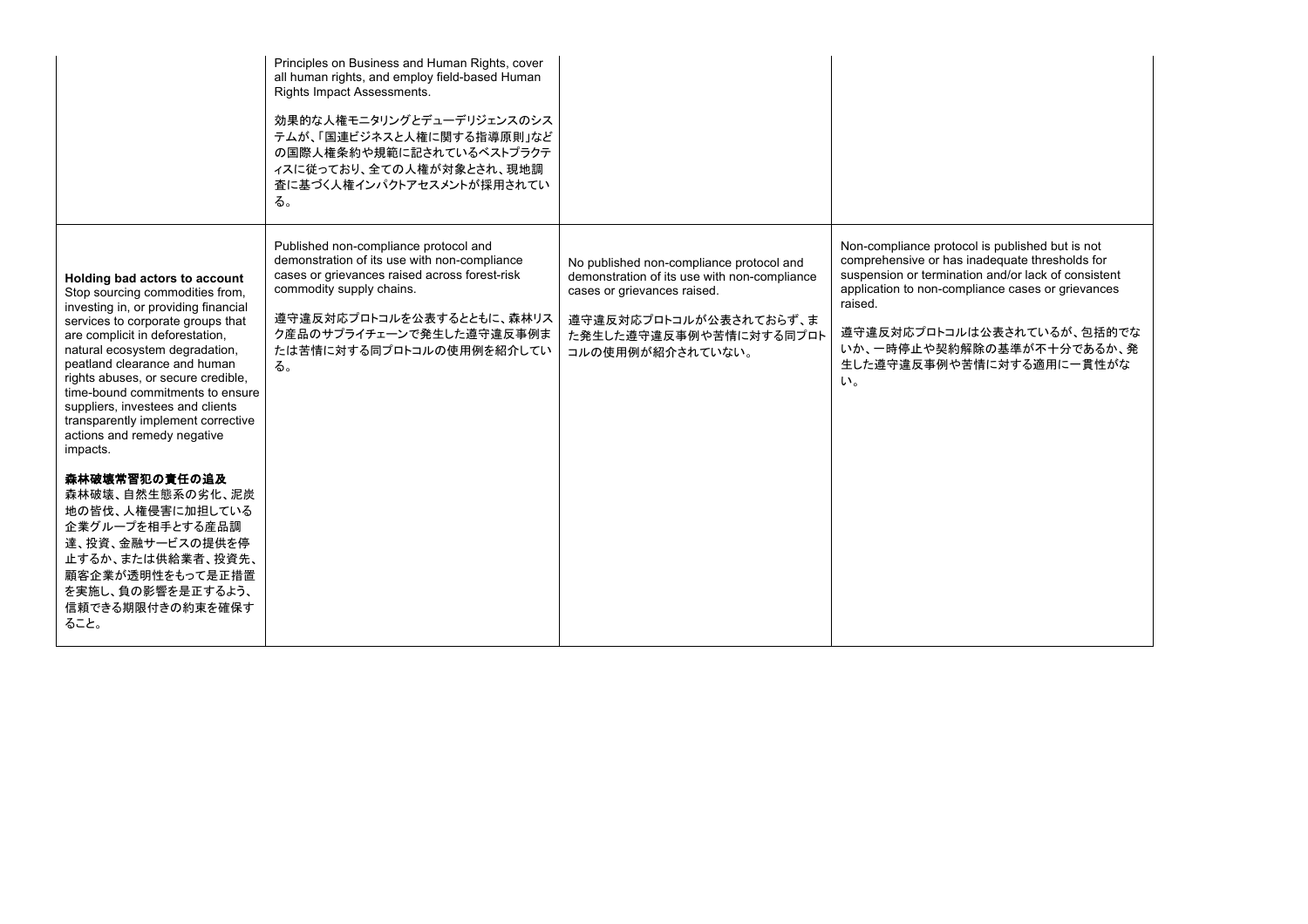| Zero tolerance for violence and<br>intimidation<br>Enact zero tolerance procedures<br>within supply chains, investments<br>and/or financing portfolios to<br>prevent violence, criminalization,<br>intimidation, and killing of human<br>rights, land, and environmental<br>defenders.<br>暴力・脅迫に対するゼロトレランス(不<br>容認)<br>人権、土地、環境の擁護者に対する<br>暴力、(犯罪者としての)不当告発、脅<br>迫、殺害の防止に向けて、サプライチ<br>ェーン、投資や融資のポートフォリオ<br>内でゼロトレランス手続きを定めるこ<br>と。 | Published zero tolerance policy for violence,<br>criminalization, and intimidation of Human Rights<br>Defenders (HRDs) developed with inputs from<br>HRDs and aligned with the minimum policy<br>requirements defined by the Zero Tolerance<br>Initiative.<br>人権擁護者(HRD)から得られた情報をもとにまとめら<br>れ、ゼロトレランス・イニシアチブで定義された方針の<br>最低要件に沿った人権擁護者への暴力、不当告発、<br>脅迫に対するゼロトレランス方針を公表している。                                      | No published zero tolerance policy for<br>violence, criminalization, and intimidation of<br>HRDs.<br>人権擁護者(HRD)に対する暴力、不当告発、脅<br>迫に対するゼロトレランス方針を公表していない。                                                      | Published zero tolerance policy for violence,<br>criminalization, and intimidation against HRDs is not<br>aligned with minimum policy requirements as outlined<br>by HRDs or experts (such as the Zero Tolerance<br>Initiative) or policy commitment has been made but not<br>in a stand-alone HRD policy.<br>人権擁護者(HRD)への暴力、不当告発、脅迫について公<br>表されているゼロトレランス方針が、HRDや専門家の示す<br>最低限の要件(ゼロトレランス・イニシアチブ等)と整合してい<br>ないか、または方針についてコミットメントは表明されている<br>が、独立した HRD 方針ではない。 |
|------------------------------------------------------------------------------------------------------------------------------------------------------------------------------------------------------------------------------------------------------------------------------------------------------------------------------------------------------------------------------------------------------------------------------------|------------------------------------------------------------------------------------------------------------------------------------------------------------------------------------------------------------------------------------------------------------------------------------------------------------------------------------------------------------------------------------------------------------------|--------------------------------------------------------------------------------------------------------------------------------------------------------------------------------------------------------------|-----------------------------------------------------------------------------------------------------------------------------------------------------------------------------------------------------------------------------------------------------------------------------------------------------------------------------------------------------------------------------------------------------------------------------------------------------------------|
| Independently verification of<br><b>NDPE</b> compliance<br>Independently verify and disclose<br>progress on fulfillment of NDPE<br>policies.<br>NDPE 方針の遵守状況に関する独<br>立検証<br>NDPE 方針達成の進捗状況について<br>独立した検証を行い開示すること。                                                                                                                                                                                                                 | Published methodology detailing how independent<br>verification of NDPE policy compliance will be<br>undertaken, or must be undertaken by suppliers,<br>investees, or clients and demonstration of its<br>application in all forest-risk commodity supply<br>chains.<br>供給業者、投資先、顧客企業は NDPE 方針の遵守<br>状況に関する独立検証をどのように実施するか、ある<br>いは実施しなければならないかを詳述した方法論、そ<br>して全ての森林リスク産品のサプライチェーンで同方<br>法論が適用されていることを示し、公表している。 | No published methodology on independent<br>verification of NDPE compliance or<br>Independent Verification relies solely on<br>certification.<br>NDPE 方針の遵守状況に関する独立検証の方法<br>論が公表されていないか、独立検証が認証のみ<br>に依存している。 | Credible methodologies for the independent verification<br>of NDPE policy compliance are under development or<br>have been published with plans for its use in at least<br>one forest-risk commodity supply chains.<br>NDPE 方針の遵守状況に関する独立検証のための信頼で<br>きる方法論を開発中であるか、少なくとも1つの森林リスク<br>産品のサプライチェーンで同方法論を使用する計画を公表<br>している。                                                                                                                                        |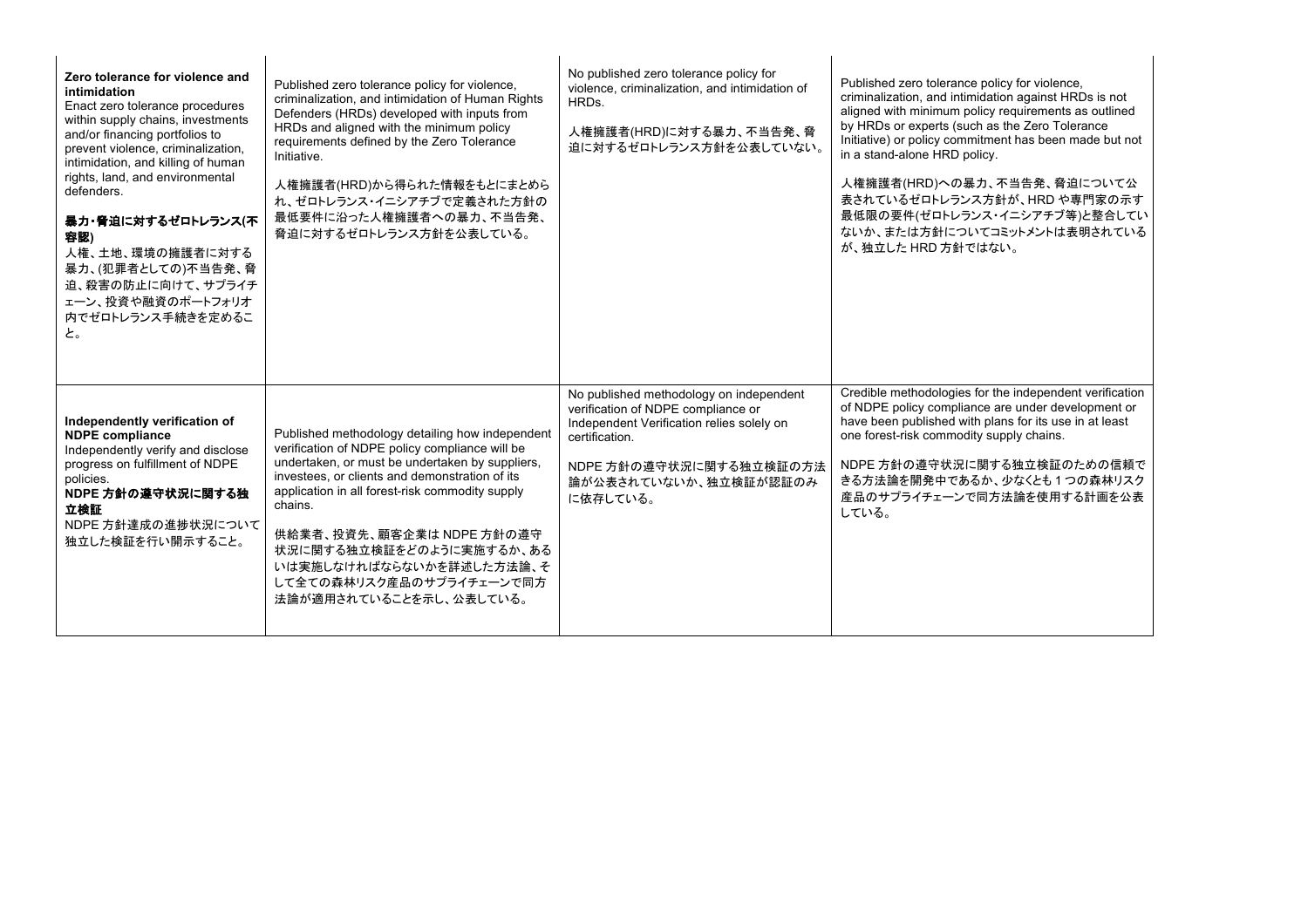## 産品横断的方針としての「森林破壊禁止、泥炭地開発禁止、搾取禁止」**(NDPE)**は何を意味するのか**?**

**自然生態系や泥炭地帯の森林破壊禁止、転換禁止、劣化禁止<sup>1</sup>の**ためには、保護価値の高い地域(HCV 地域)<sup>2</sup>、高炭素貯留森林(HCS 森林) <sup>3</sup>、原生林 <sup>4</sup>、無傷の森林景観(IFL)<sup>5</sup>などの森林や自然生態系を、産品セクター別期限 日、または期限日がセクター別期限日よりも早い既存のコミットメントに従って森林破壊・転換・劣化から守る必要がある。 期限日以降の違反については、環境被害を修復する必要がある。

**搾取禁止**には以下が必要である。

- 事業活動、サプライチェーン、投資全体で、国際的に認められた人権<sup>6</sup>を尊重すること
- 影響を受ける先住民・地域コミュニティの土地での事業は、影響を受ける先住民・地域コミュニティが「自由意思による、事前の、十分な情報に基づく同意」(FPIC)を与える場合にのみ行うこと<sup>7</sup>
- 影響を受けるコミュニティのメンバー、権利者、人権擁護者、土地や環境の擁護者に対する脅迫、暴力、不当告発に対するゼロトレランス(不容認)<sup>8</sup>
- 「ビジネスと人権に関する国連指導原則」に沿った、苦情解決のための効果的なメカニズムの確立とその実践例の開示
- 先住民族、地域コミュニティ、労働者に対する社会的危害の救済

## **NDPE** 方針の適用範囲

採用された NDPE 方針は、全ての森林リスク産品に適用しなければならない。森林リスク産品とは、パーム油、パルプ、紙、林産物(製材など)、ティッシュ、ビスコース、バイオマス、バイオ燃料、ゴム、大豆、牛肉、カカオなどである。

消費財企業や銀行が採用する方針の適用範囲は包括的であるとともに、投資先に加え、事業全体で森林リスク産品の生産・加工・調達に関わる全ての供給業者や顧客企業にそれぞれ適用されるべきである。

銀行の NDPE 方針は、サプライチェーン全体の方針遵守を確保するため、森林リスク産品に関連する全ての顧客企業に対して必須要件を設定したものでなければならない。ここで言う顧客企業には、森林リスク産品の生産者や加 工業者が含まれる。これらの顧客企業は、森林リスク産品の生産・調達・取引に関わる全ての業務において、企業グループ<sup>9</sup>レベルで NDPE の要件を遵守しなければならない。また、調達地域に川下事業がありながら、生産国に川 上事業や利用可能な土地を持たない消費財メーカー、小売業者、取引業者や加工業者など、産品のエンドユーザーである顧客企業も含まれる。これらの顧客企業は、森林リスク産品のサプライチェーン全体で全ての直接的・間接的 供給業者が NDPE 方針を導守することを保証しなければならない。 方針は、エンドユーザーが調達または投資している全ての森林リスク産品について、サプライチェーン全体で方針遵守を達成することを要求するもの、かつそのグ ローバルサプライチェーンの全ての供給業者が方針を遵守していることを企業グループレベルで独立検証を行う要件が盛り込まれたものでなければならない。これには、直接的供給業者(契約している Tier1 供給業者)が含まれる。 また、要件は、加工施設や原材料生産者を持つ間接的供給業者に至るまで、企業グループレベルでサプライチェーン全体に波及しなければならない。

消費財企業の NDPE 方針は、森林リスク産品のサプライチェーンで事業を展開する全ての直接的供給業者、間接的供給業者、原材料生産者、投資家に対する必須要件を設定したものでなければならない。 方針は、全ての供給業 者と投資先が、生産または加工し取引する全ての森林リスク産品について、サプライチェーン全体で遵守を達成することを要求するものであるとともに、企業グループレベルでグローバルサプライチェーンの全ての供給業者の遵守状 況を独立的検証する要件が盛り込まれたものでなければならない。

## **NDPE** 方針の採用義務

1 All terms defined by the Accountability Framework initiative https://accountability-framework.org/the-framework/contents/definitions/

- 3 As defined by The High Carbon Stock Approach http://highcarbonstock.org/
- 4 As defined by the Convention on Biological Diversity https://www.cbd.int/forest/definitions.shtml
- 5 As defined by The IFL Mapping Team http://www.intactforests.org
- 6 As defined by Internationally recognized human rights norms per UNDRIP, UNDHR, ILO Fundamental Conventions, ILO 169 on Indigenous and Tribal Peoples, FAO VGGT, UN Guiding Principles on Business and Human Rights. UN Decla the Rights of Peasants
- 7 The fulfillment of the rights of FPIC must be in accordance with UNDRIP, HCSA Social Requirements, and the Accountability Framework initiative Operational Guidance on Respecting the Rights of Indigenous Peoples and Local
- 8 As per the Zero Tolerance Initiative https://www.zerotoleranceinitiative.org/, UN Declaration on Human Rights Defender, and The Guiding Principles on Business and Human Rights: quidance on ensuring respect for human righ

<sup>2</sup> As defined by The HCV Network https://hcvnetwork.org/

<sup>9</sup> Accountability Framework initiative https://accountability-framework.org/the-framework/contents/definitions/